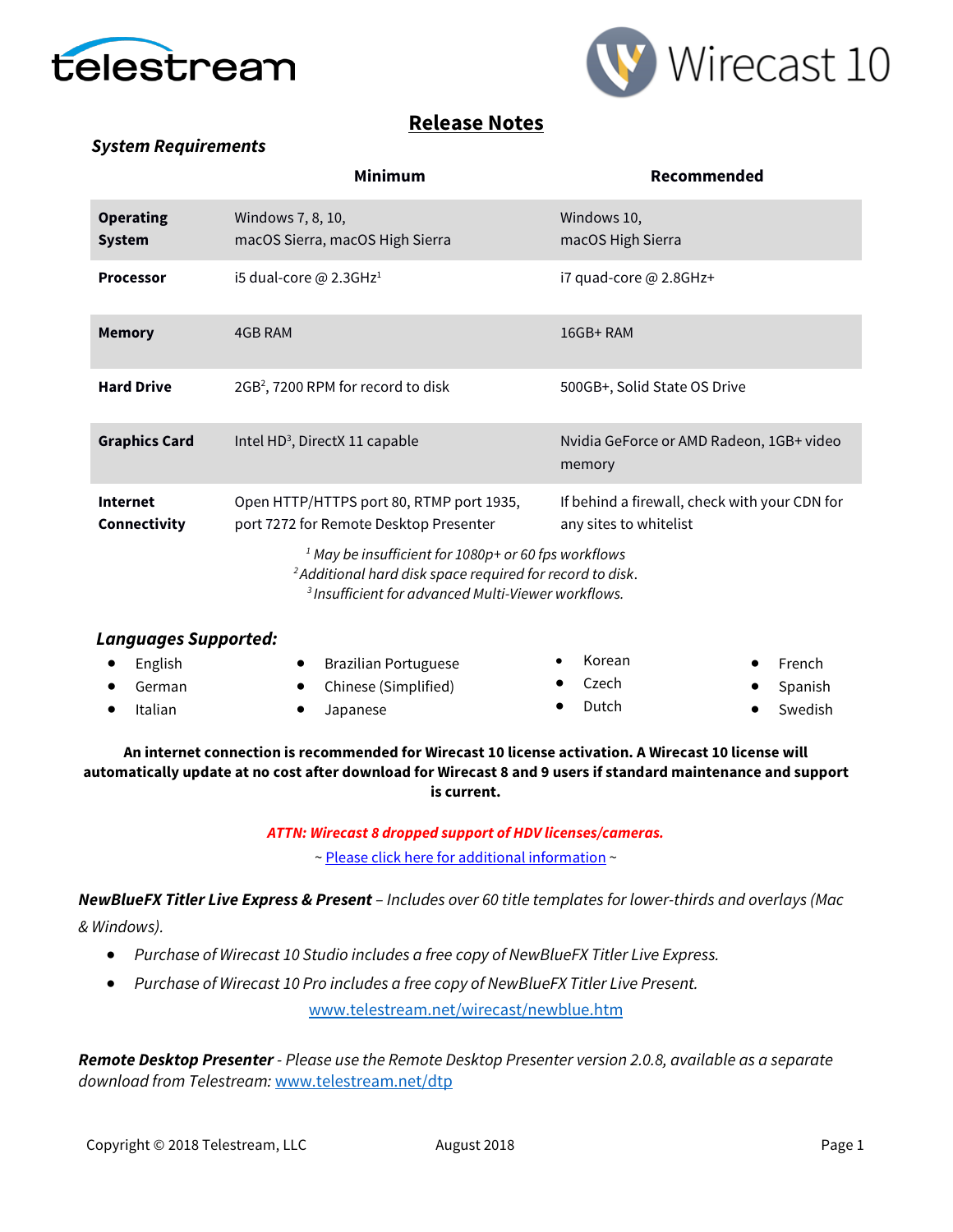



# *Best Practices*

#### Minimum Required Upload Speed:

- It is recommended that an upload speed rate of at least double the selected video bitrate be available, especially for a total target bit-rate of 10Mbps (Megabits per second) or less, or when there are multiple outgoing streams.
- Upload speed can be tested at a website such as [TestMy.net/upload.](http://testmy.net/upload)
- Additional tasks that can consume upload bandwidth on the network should also be considered when determining how much of the available upload bandwidth can be allocated towards streaming.

#### Rendezvous

Wirecast Rendezvous uses WebRTC technology that can be very resource intensive. For the best experience, we suggest considering the following table when choosing hardware:

|                        | Studio (2 guests + 1 host) | Pro (7 guests + 1 host) |
|------------------------|----------------------------|-------------------------|
| Bandwidth <sup>4</sup> | Add 4 Mbps                 | Add $5+$ Mbps $5$       |
| Processor <sup>4</sup> | $i5$ quad-core $6$         | $i7$ quad-core $6$      |

4 Based on a single simultaneous stream of 720p30 x264 @ 4.0Mbps.

5 Bandwidth per guest will scale downwards as more are added to maintain reliability.

 $^6$ Minimum recommended processor with example stream $^4$ . More demanding workflows may require a more capable CPU.

#### ISO Recording:

- Solid State Drive or fast RAID array recommended for ISO Recording and Replay functionality.
- Actual data rates will vary depending on quality level selected for ProRes (Mac) or MJPEG recording (Windows), as well as the resolution and frame rate selected.
	- For Mac ProRes recording please refer t[o Apple's ProRes data rate specifications.](https://documentation.apple.com/en/finalcutpro/professionalformatsandworkflows/index.html)
	- Windows MJPEG Best Quality Guidelines (Megabytes per second):
		- *1080i and 1080p 29.97 and 30 FPS, MJPEG Best Quality* ~25MB/sec
		- *1080p 60 FPS, MJPEG Best Quality* ~50 MB/sec
		- *720p 59.94 and 60 FPS, MJPEG Best Quality* ~20 MB/sec
- Total expected data rate should be compared to available disk write speed to ensure adequate disk throughput.

*Failure to ensure the available disk write speed is greater than the highest expected total data rate may result in frames being dropped from recordings (ISO, Replay, and Record-to-Disk).*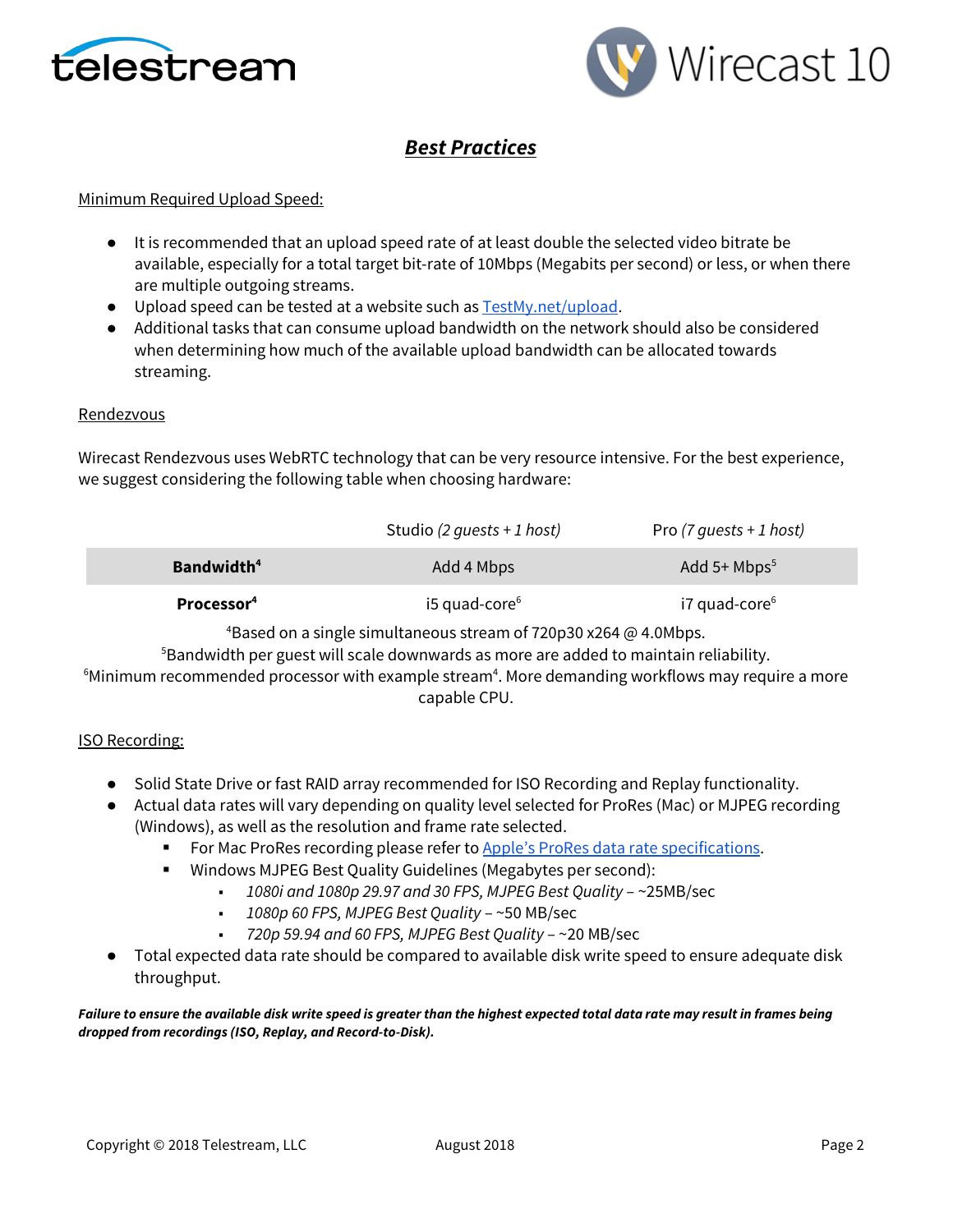



# *Best Practices (cont.)*

#### Hardware accelerated encoding requirements:

- Intel Quick Sync Video encoding requires an Intel CPU with an Intel® QuickSync Video core[.](http://ark.intel.com/search/advanced?QuickSyncVideo=true&MarketSegment=DT) [List of Intel CPUs supporting QuickSync](http://ark.intel.com/search/advanced?QuickSyncVideo=true&MarketSegment=DT)
- NVIDIA NVENC encoding requires an NVidia GPU with Kepler architecture or newer[.](https://developer.nvidia.com/nvidia-video-codec-sdk) [NVIDIA only maintains a general list of supported GPUs](https://developer.nvidia.com/nvidia-video-codec-sdk)
- Apple Hardware Accelerated H.264 encoding requires a Mac with an integrated Intel GPU\*. *\*This may change in the future, as the Apple API decides what hardware acceleration method is to be used. At the time of this writing, only Quick Sync via an Intel GPU is supported.*

#### High frame-rate streaming (60fps):

- High frame-rate streaming will result in increased CPU usage and require a higher bitrate (4Mbps or higher) for a quality encode.
- Simply switching to a higher frame-rate without ensuring the CPU and bitrate are sufficient may result in a lower quality encode.

#### CPU Usage:

- Consider lowering your canvas frame rate and/or streaming resolution to lower CPU usage.
- Maintained system CPU usage greater than 60% will increase the likelihood of dropped frames.

*(End of Page)*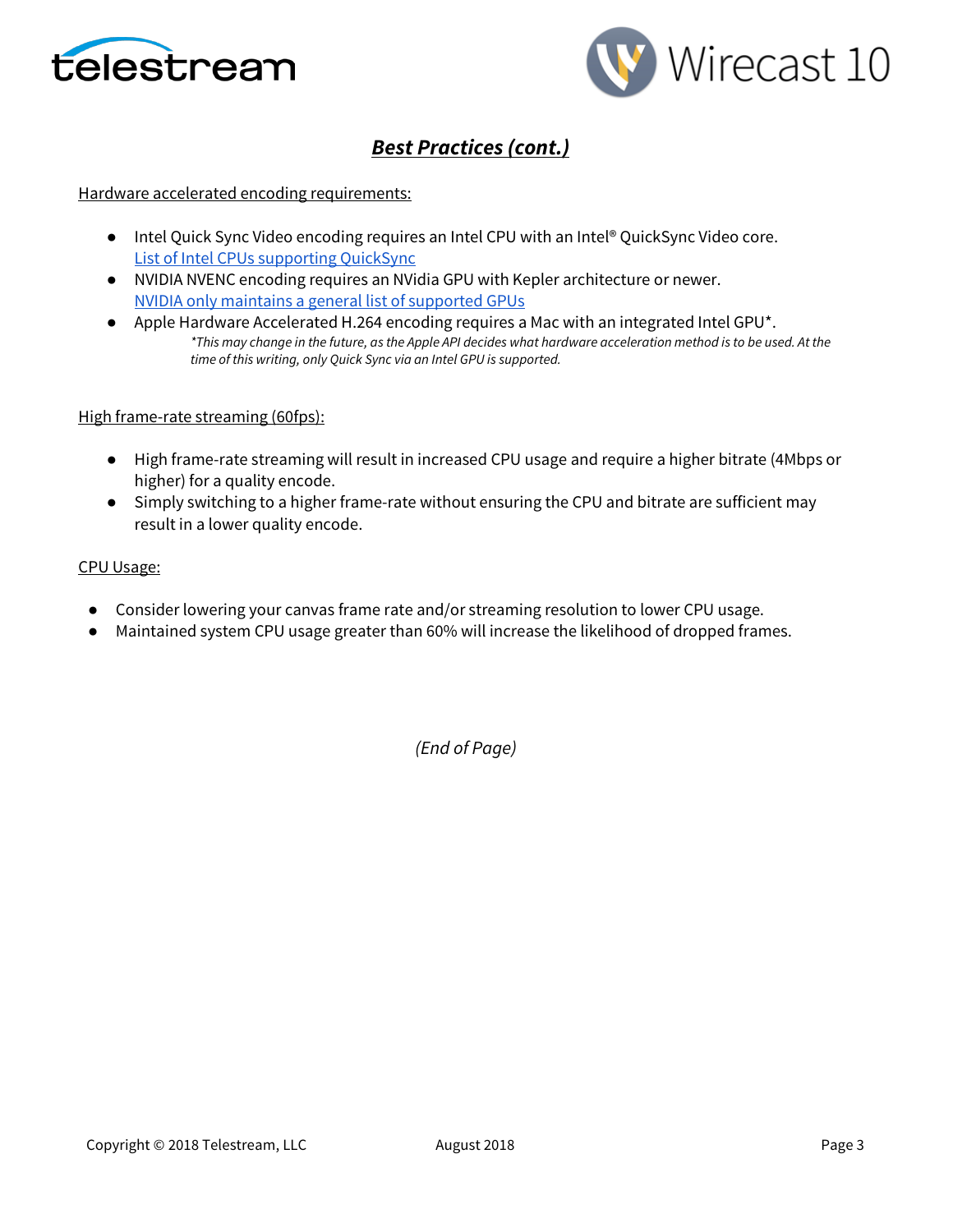



## *10.1 – New Features*

### **NEW – Wirecast Restream & Wirecast Live Captions (paid services)**

- Restream: cloud-based redistribution service. Send a single Wirecast stream to multiple destinations and save bandwidth and processing power on your local computer
- Live Captions: automatically embed CEA-608 closed captions in over 5 difference languages using speech-to-text recognition

## *10.1 – Fixes*

- Fixed Streaming with Telestream Cloud to destinations that require Adobe FMLE/publisher authentication (Akamai)
- Fixed Facebook Places broke with the new Facebook Live v3.0 API update
- Fixed Crash when opening Output Settings if all Telestream Cloud presets are hidden
- Fixed Disabling Twitter/Periscope output destination causes a crash
- Fixed Telestream Cloud sign up page is too small on HiDPI monitors on Windows
- Fixed Accented characters become "?" in the output caption data

## *10.0 – New Features*

### **NEW – Facebook Crossposting**

- Ability to Crosspost to Pages with an approved relationship established through the Settings on your Facebook Page
- Crosspost options for Wirecast are found in the Output Settings

### **NEW – Facebook Live Streaming with New Facebook API**

- Create and maintain functionality with Facebook Live API 3.0 for deprecated live streaming functionality for Pages, Profiles and Groups (Wirecast 9 will work only to Pages; Groups and Profiles will no longer be able to live stream to Facebook Live, this includes setting Place); custom RTMP output settings will continue to work.
- Events live stream posting has been permanently deprecated by Facebook

### **NEW – Microsoft Stream Live Destination**

• Adding new Microsoft Stream Live destination in Output Settings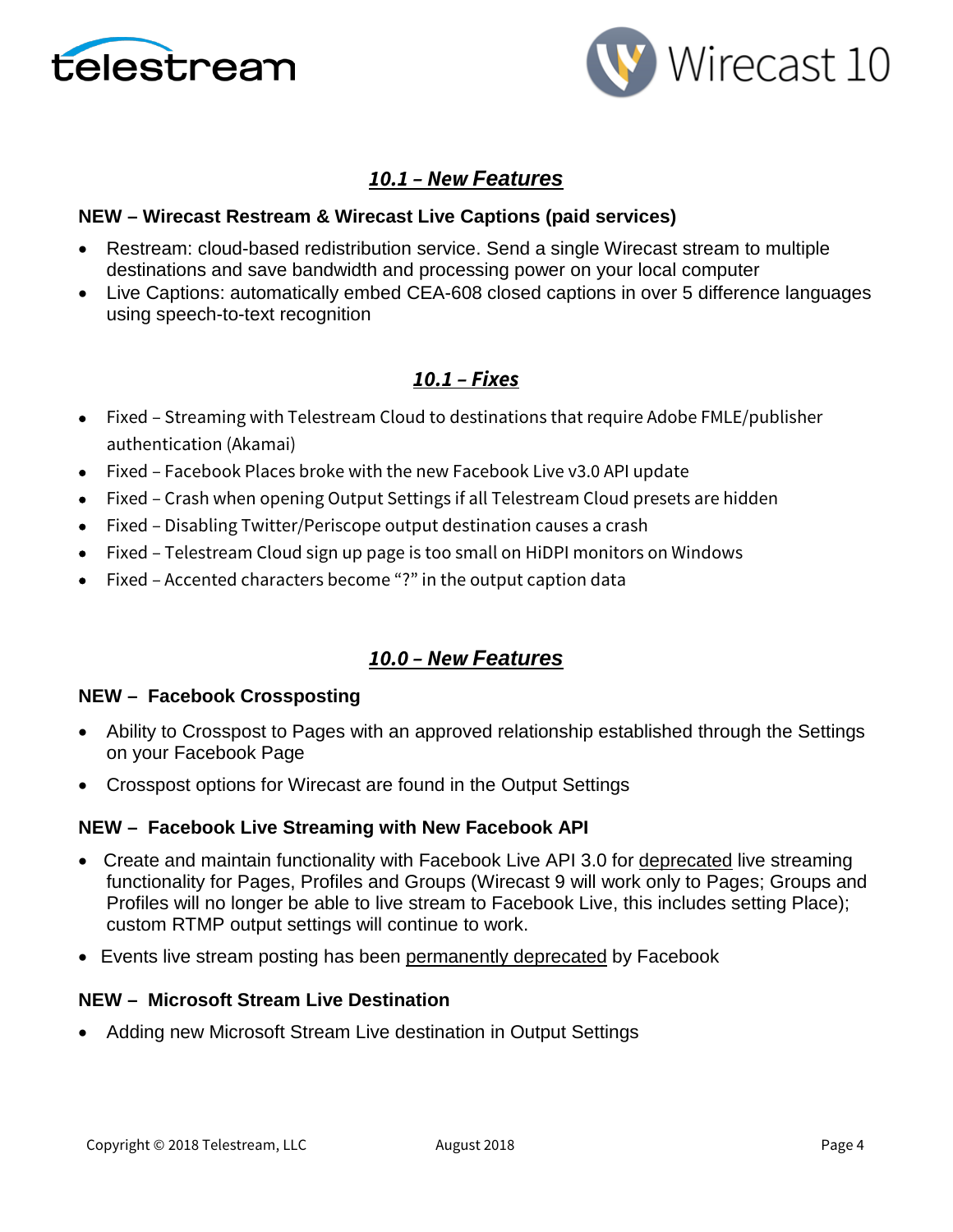



## *10.0 – Improvements*

- Improvement Always restore previously selected folder when adding media files
- Improvement Add Pro Badge to PTZ Preset Recall in Shot Layer Properties
- Improvement PTZ: add mechanism to prevent preset recall when selecting shots
- Improvement Indicate Streaming Status in the Taskbar Icon
- Improvement Add Recent, Frequent, Open Empty Document and Open Support Assistant to the Windows Taskbar right-click icon on Windows
- Improvement XKeys Controller: Color the Title bar of shots to match the color of XKeys Controller
- Improvement Add option to color the title bar of every shot on each master layer in the preferences
- Improvement Add System Output to audio output devices on macOS
- Improvement Update NDI SDK to v3.5
- Improvement Add menu access for OLE scripting API
- Improvement 48 KHZ audio option for RTP encoder
- Improvement Render audio internally at 48 khz
- Improvement Add support for playback of CineFormHD files, including Alpha support
- Improvement Move 'Favorites' and 'All' to the top of the add source UI
- Improvement Remove ISO button from UI when License level is not Pro

## *10.0 – Fixes*

- Fixed Crash when clicking on the context menu of a shot that contains a '[no media]' layer
- Fixed No audio input after closing and reopening document
- Fixed Wirecast shows up as "Wirecast Application" in the Windows system Volume Mixer control panel
- Fixed New text in languages localized as non-ascii does not appear correctly when creating new text shots
- Fixed Unable to send shots live after adding video files on macOS
- Fixed Open recent file structure is not maintained
- Fixed Distorted video with certain Direct Show devices (Logitech and Magewell) on Windows 7
- Fixed After upgrading Wirecast, Blackmagic capture cards no longer detect video
- Fixed Fatal error with clock or scoreboard shots
- Fixed Clock date not localized
- Fixed Starting an iOS device can hang Wirecast for up to a minute on macOS High Sierra
- Fixed Clicking on the context menu of a disconnected RDP source will hang the app for 4-8 seconds
- Fixed Replay+ISO menu names are cutoff in Czech and Dutch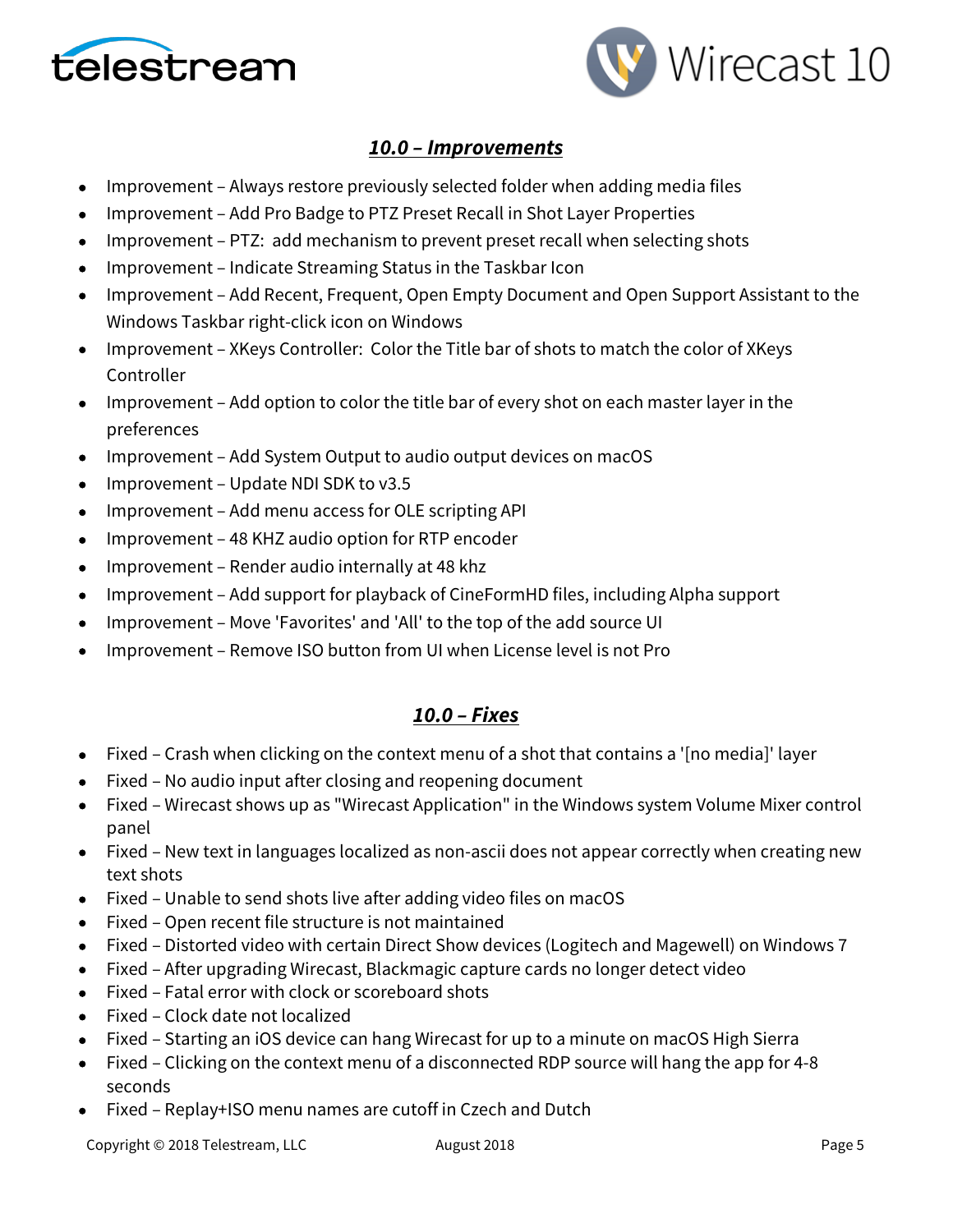



- Fixed Unplugging an iOS device will disable video and audio rendering of existing A/V capture sources on macOS
- Fixed Cannot change selection from one layer to another in Preview Editing if it overlaps another layer
- Fixed Disable system beep when hitting 'Enter' in text entry fields
- Fixed PTZ preset recall does not work when there are multiple PTZ presets within the same shot
- Fixed Adding an existing Source SDK instance as a new shot/layer will create a new empty instance instead
- Fixed WASAPI capture does not work for mono sources (Logitech G930)
- Fixed Windows do not maximize with multiple monitors
- Fixed Text flickers when switching shots
- Fixed Enabling VoiceOver causes a crash when starting an NDI Output
- Fixed Solid color shot palette hides hex code
- Fixed Animated GIFs are causing performance issues on Windows
- Fixed Animated GIFs with transparency are stacking frames until looped
- Fixed Teradek StreamReader Plugin Properties Tab has broken UI
- Fixed Incorrect font and spacing for buttons on macOS
- Fixed Wirecast will use network bandwidth when there are ONVIF IP Cameras on the network even if not added to document
- Fixed Unable to publish to Facebook Groups
- Fixed Master layer visibility not applied correctly when loading documents
- Fixed Rendezvous dashboard window chrome looks out of place with document and other adjunct windows
- Fixed Remove "The Cube" destination
- Fixed New Text in languages localized as non-ascii does not appear correctly when creating new text shots
- Fixed Facebook: Not allowed to select a sponsor
- Fixed AJA capture devices are not being filtered from the System Device list on Mac
- Fixed Newly Added Sources Don't Always Scale to Fit Properly
- Fixed After 10 min an NDI thread starts using a lot of CPU when connected to a source
- Fixed Labels in the title selection window are unreadable unless highlighted
- Fixed Facebook: Maintain line breaks after restart
- Fixed Facebook: Remove support for events
- Fixed Convert encoding templates from 44.1 to 48 kHz audio (Default, Facebook Live and YouTube)
- Fixed Changing layer order for duplicated shots causes smooth transition to crossfade instead of interpolate
- Fixed Windows System Audio Capture should not be running all the time
- Fixed Several labels are truncated in PTZ controller menu in localized languages